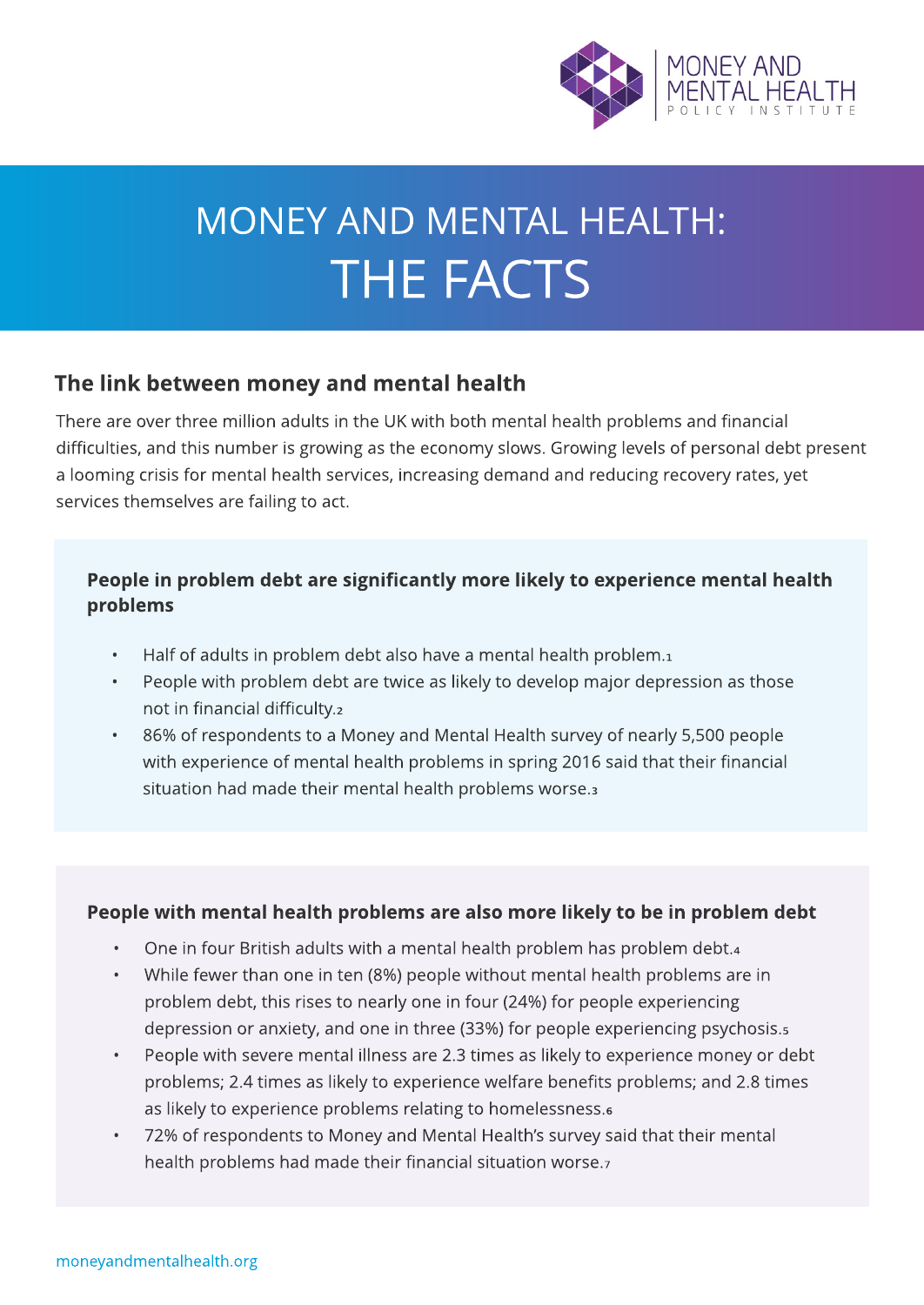## How does being in financial difficulty affect your mental health?

- People in problem debt are twice as likely to think about suicide as those not in financial difficulty, even after controlling for other factors.<sup>8</sup>
- Financial difficulty drastically reduces recovery rates for common mental health conditions. People with depression and problem debt are 4.2 times more likely to still have depression when contacted 18 months later compared to people without financial difficulty. For those with anxiety, having financial difficulties means you are 1.8 times more likely to still be experiencing anxiety 18 months later than if your finances were sound.?
- The ongoing stress and anxiety caused by financial difficulties can also make treatment for mental health problems less effective. The recovery rate for people in the main talking therapies programme (IAPT) with both depression and problem debt is likely to be just 22%, less than half that of those who have depression but no financial difficulties (55%). For people experiencing anxiety, the recovery rate in IAPT is likely to be just 38% among those experiencing financial difficulties, while over half (52%) of patients recover through IAPT.10



Source: Money and Mental Health Policy Institute, 'Money on your mind', 2016. Pathways were mapped from the qualitative accounts of financial difficulty from 2,911 people with mental health problems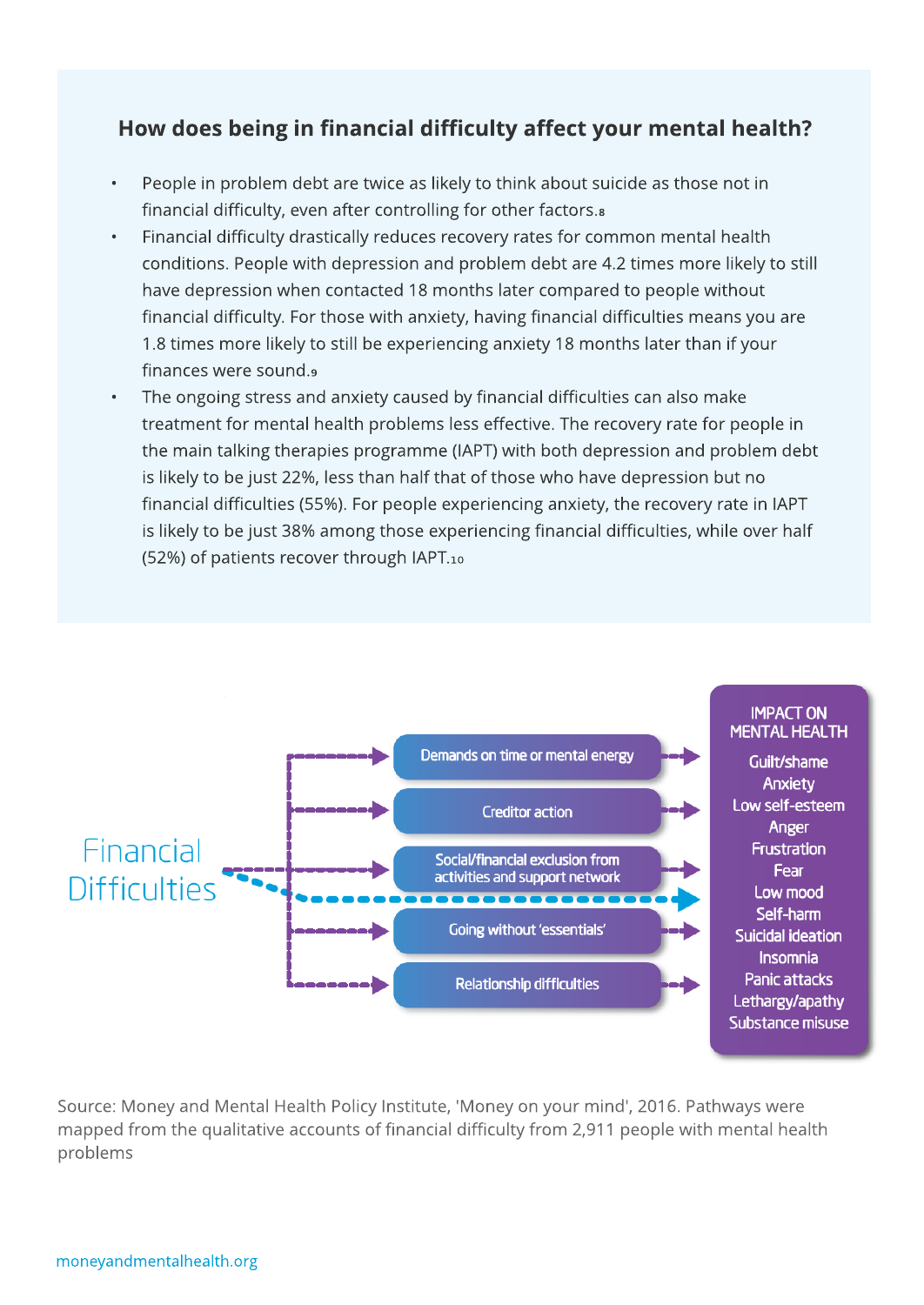# How does having a mental health problem affect your finances?

- People experiencing mental health problems are less likely to be in paid employment, and more likely to be in low-paid employment. Only 43% of people with mental health problems are in employment, compared to 74% of the general population and 65% of people with other health conditions. People with mental health problems are also overrepresented in high-turnover, low-pay, part-time or temporary work.11
- Many common mental health problems can affect a person's problem-solving and planning abilities, memory or ability to communicate with companies, which can make managing financial matters very difficult and increases the likelihood of financial difficulty.
- A very high proportion of people with mental health problems report that their spending patterns and ability to make financial decisions changes during periods of poor mental health. A Money and Mental Health survey of nearly 5,500 people with mental health problems found that, while unwell:
	- 93% spent more than usual
	- 92% found it harder to make financial decisions
	- 74% put off paying bills
	- 71% avoided dealing with creditors
	- 56% took out a loan that they would not otherwise have taken out.12
- People with mental health problems are about four times more likely to be in arrears with their gas and electricity bills than those without. $13$



Source: Money and Mental Health Policy Institute, 'Money on your mind', 2016. Pathways were mapped from the qualitative accounts of financial difficulty from 2,911 people with mental health problems

#### moneyandmentalhealth.org